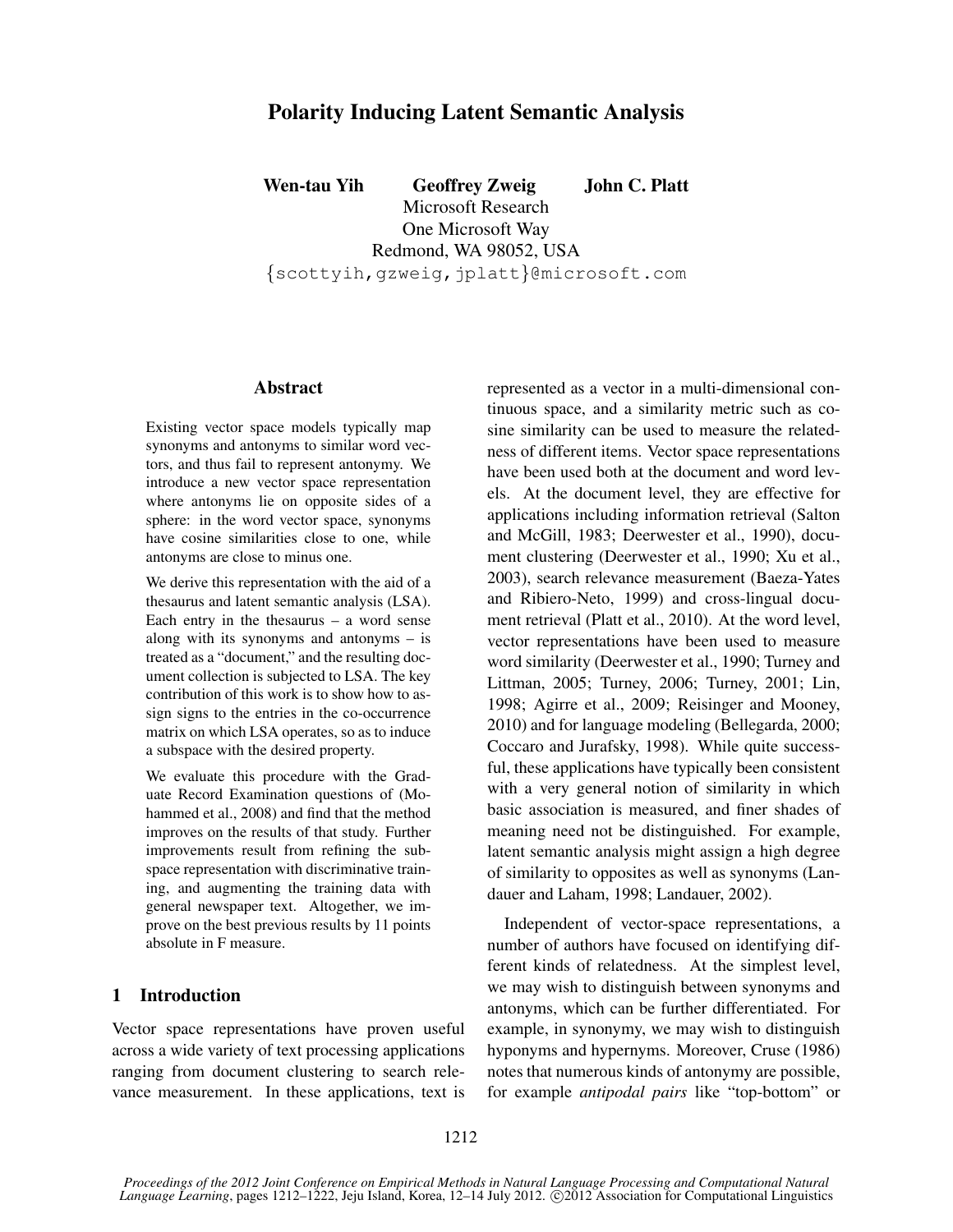*gradable opposites* like "light-heavy." Work in this area includes (Turney, 2001; Lin et al., 2003; Turney and Littman, 2005; Turney, 2006; Curran and Moens, 2002; van der Plas and Tiedemann, 2006; Mohammed et al., 2008; Mohammed et al., 2011). Despite the existence of a large amount of related work in the literature, distinguishing synonyms and antonyms is still considered as a difficult open problem in general (Poon and Domingos, 2009).

In this paper, we fuse these two strands of research in an attempt to develop a vector space representation in which the synonymy and antonymy are naturally differentiated. We follow Schwab et al. (2002) in requiring a representation in which two lexical items in an antonymy relation should lie at opposite ends of an axis. However, in contrast to the logical axes used previously, we desire that antonyms should lie at the opposite ends of a sphere lying in a continuous and automatically induced vector space. To generate this vector space, we present a novel method for assigning both *negative* and *positive* values to the TF-IDF weights used in latent semantic analysis.

To determine these signed values, we exploit the information present in a thesaurus. The result is a vector space representation in which synonyms cluster together, and the opposites of a word tend to cluster together at the opposite end of a sphere.

This representation provides several advantages over the raw thesaurus. First, by finding the items most and least similar to a word, we are able to discover new synonyms and antonyms. Second, as discussed in Section 5, the representation provides a natural starting point for gradient-descent based optimization. Thirdly, as we discuss in Section 6, it is straightforward to embed *new words* into the derived subspace by using information from a large unsupervised text corpus such as Wikipedia.

The remainder of this paper is organized as follows. Section 2 describes previous work. Section 3 presents the classical LSA approach and analyzes some of its limitations. In Section 4 we present our polarity inducing extension to LSA. Section 5 further extends the approach by optimizing the vector space representation with supervised discriminative training. Section 6 describes the proposed method of embedding new words in the thesaurus-derived subspace. The experimental results of Section 7 indicate that the proposed method outperforms previous approaches on a GRE test of closest-opposites (Mohammed et al., 2008). Finally, Section 8 concludes the paper.

## 2 Related Work

The detection of antonymy has been studied in a number of previous papers. Mohammed et al. (2008) approach the problem by combining information from a published thesaurus with corpus statistics derived from the Google n-gram corpus (Brants and Franz, 2006). Their method consists of two main steps: first, detecting contrasting word categories (e.g. "WORK" vs. "ACTIVITY FOR FUN") and then determining the degree of antonymy. Categories are defined by a thesaurus; contrasting categories are found by using affix rules (e.g., un- & dis-) and WordNet antonymy links. Words belonging to contrasting categories are treated as antonyms and the degree of contrast is determined by distributional similarity. Mohammed et al. (2008) also provides a publicly available dataset for detection of antonymy, which we have adopted. This work has been extended in (Mohammed et al., 2011) to include a study of antonymy based on crowd-sourcing experiments.

Turney (2008) proposes a unified approach to handling analogies, synonyms, antonyms and associations by transforming the last three cases into cases of analogy. A supervised learning method is then used to solve the resulting analogical problems. This is evaluated on a set of 136 ESL questions. Lin et al. (2003) builds on (Lin, 1998) and identifies antonyms as semantically related words which also happen to be found together in a database in pre-identified phrases indicating opposition. Lin et al. (2003) further note that whereas synonyms will tend to translate to the same word in another language, antonyms will not. This observation is used to select antonyms from amongst distributionally similar words. Antonymy is used in (de Simone and Kazakov, 2005) for document clustering and (Harabagiu et al., 2006) to find contradiction.

The automatic detection of synonyms has been more extensively studied. Lin (1998) presents a thorough comparison of word-similarity metrics based on distributional similarity, where this is de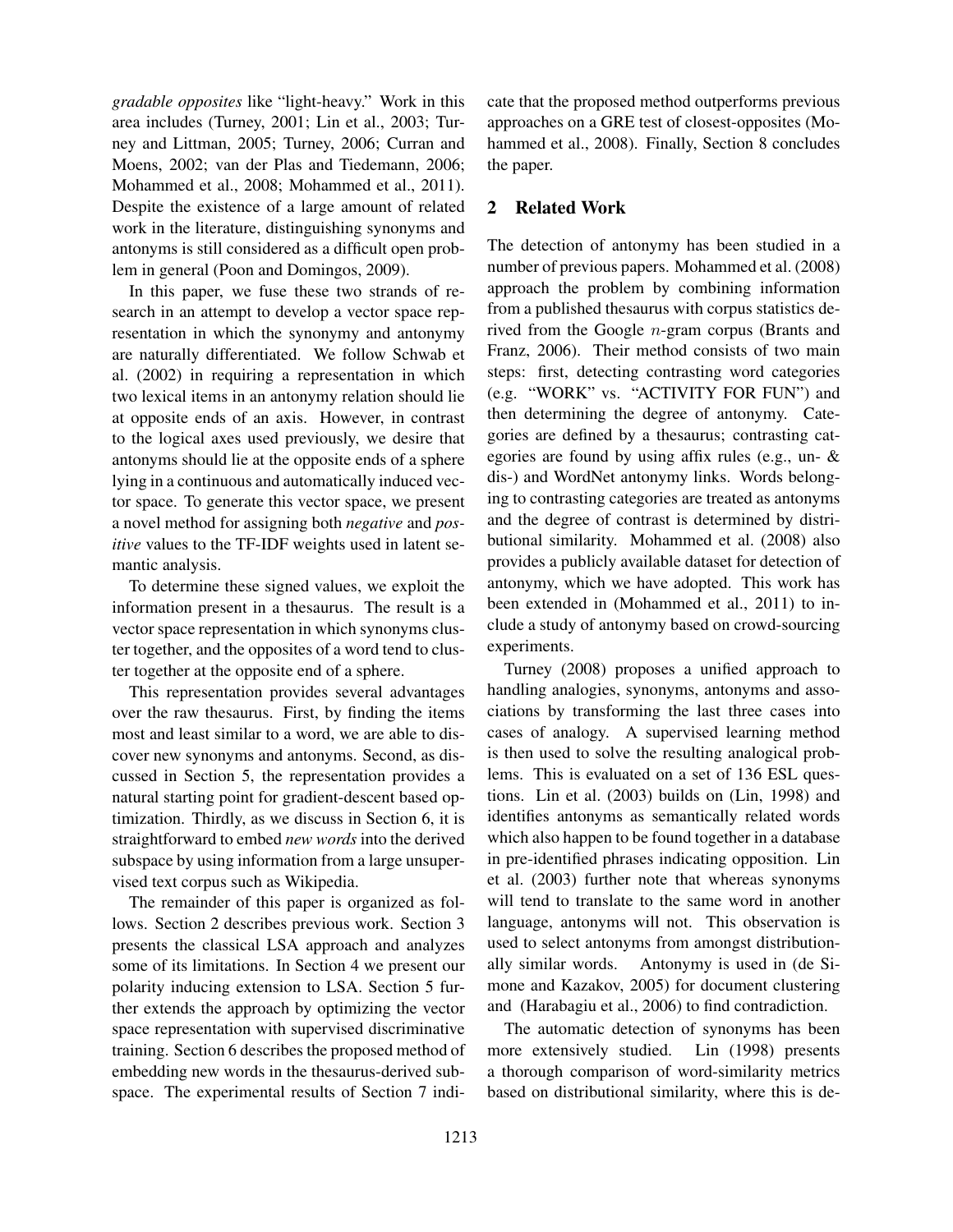termined from co-occurrence statistics in dependency triples extracted by parsing a large dataset. Related studies are described in (Curran and Moens, 2002; van der Plas and Bouma, 2005). Later, van der Plas and Tiedemann (2006) extend the use of multilingual data present in Lin et al. (2003) by measuring distributional similarity based on the contexts that a word occurs in *once translated* into a new language. This is used to improve the precision/recall characteristics on synonym pairs. Structured information can be important in determining relatedness, and thesauri and Wikipedia links have been studied in (Milne and Witten, 2008; Jarmasz and Szpakowicz, 2003). Combinations of approaches are studied in (Turney et al., 2003).

Vector-space models and latent semantic analysis in particular have a long history of use in synonym detection, which in fact was suggested in some of the earliest LSA papers. Deerwester et al. (1990) defines a metric for measuring word similarity based on LSA, and it has been used in (Landauer and Dumais, 1997; Landauer et al., 1998) to answer word similarity questions derived from the Test of English as a Foreign Language (TOEFL). Turney (2001) proposes the use of point-wise mutual information in conjunction with LSA, and again presents results on synonym questions derived from the TOEFL. Variants of vector space models are further analyzed in (Turney and Littman, 2005; Turney, 2006; Turney and Pantel, 2010).

# 3 Latent Semantic Analysis

Latent Semantic Analysis (Deerwester et al., 1990) is a widely used method for representing words and documents in a low dimensional vector space. The method is based on applying singular value decomposition (SVD) to a matrix  $W$  which indicates the occurrence of words in documents. To perform LSA, one proceeds as follows. The input is a collection of d documents which are expressed in terms of words from a vocabulary of size  $n$ . These documents may be actual documents such as newspaper articles, or simply notional documents such as sentences, or any other collection in which words are grouped together. Next, a  $d \times n$  document-term ma-

trix W is formed<sup>1</sup>. At its simplest form, the  $ij^{\text{th}}$ entry contains the number of times word  $i$  has occurred in document  $i$  – its *term frequency* or TF value. More conventionally, the entry is weighted by some notion of the importance of word  $j$ , for example the negative logarithm of the fraction of documents that contain it, resulting in a TF-IDF weighting (Salton et al., 1975). The similarity between two documents can be computed using the cosine similarity of their corresponding row vectors:

$$
\texttt{sim}(\mathbf{x}, \mathbf{y}) = \frac{\mathbf{x} \cdot \mathbf{y}}{\parallel \mathbf{x} \parallel \parallel \mathbf{y} \parallel}
$$

Similarly, the cosine similarity of two column vectors can be used to judge the similarity of the corresponding words. Finally, to obtain a subspace representation of dimension  $k$ ,  $W$  is decomposed as

$$
W \approx USV^T
$$

where U is  $d \times k$ ,  $V^T$  is  $k \times n$ , and S is a  $k \times k$ diagonal matrix. In applications,  $k \ll n$  and  $k \ll d$ ; for example one might have a 50, 000 word vocabulary and 1, 000, 000 documents and use a 300 dimensional subspace representation.

An important property of SVD is that the columns of  $SV^T$  – which now represent the words – behave similarly to the original columns of  $W$ , in the sense that the cosine similarity between two columns in  $SV<sup>T</sup>$  approximates the cosine similarity between the corresponding columns in W. This follows from the observation that  $W^T W = VS^2 V^T$ , and the fact that the  $ij^{\text{th}}$  entry of  $W^TW$  is the dot product of the  $i^{\text{th}}$  and  $j^{\text{th}}$  columns (words) in W. We will use this observation subsequently in the derivation of polarity-inducing LSA. For efficiency, we normalize the columns of  $SV^T$  to unit length, allowing the cosine similarity between two words to be computed with a single dot-product; this also has the property of mapping each word to a point on a multidimensional sphere.

A second important property of LSA is that in the word representations which result can by viewed as the result of applying a projection matrix  $U$  to the original vectors as:

 $U^T W = SV^T$ 

 $1$ <sup>1</sup>(Bellegarda, 2000) constructs the transpose of this, but we have found it convenient in data processing for documents to represent rows.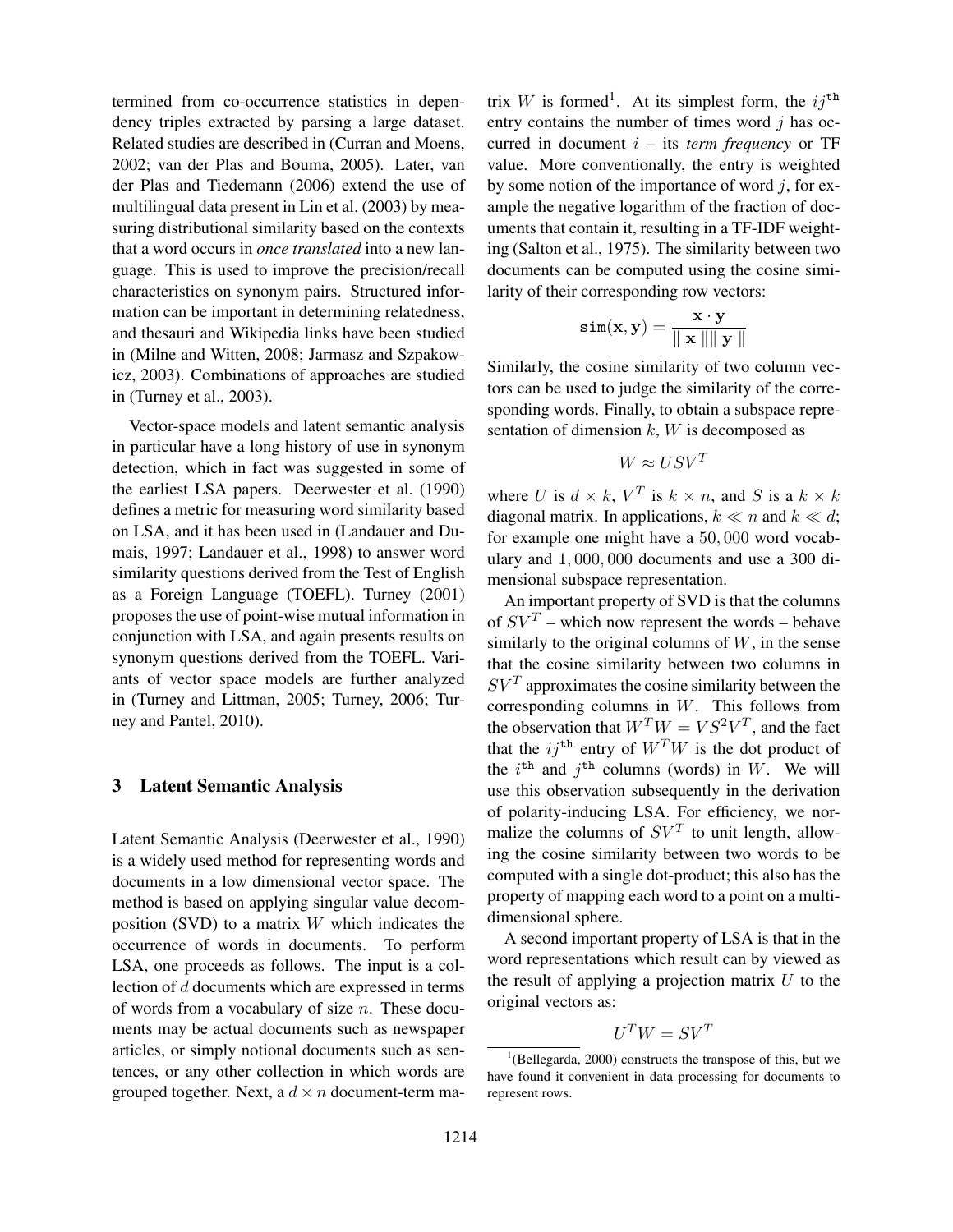In Section 5, we will view U simply as a  $d \times k$  matrix learned through gradient descent so as to optimize an objective function.

### 3.1 Limitation of LSA

Word similarity as determined by LSA assigns high values to words which tend to co-occur in documents. However, as noted by (Landauer and Laham, 1998; Landauer, 2002), there is no notion of antonymy; words with low or negative cosine scores are simply unrelated. In comparison, words with high cosine similarity scores are typically *semantically* related, which includes both synonyms and antonyms, as contrasting words often cooccur (Murphy and Andrew, 1993; Mohammed et al., 2008). To illustrate this, we have performed SVD with the aid of the Encarta thesaurus developed by Bloomsbury Publishing Plc. This thesaurus contains approximately 47k word senses and a vocabulary of 50k words and phrases. Each "document" is taken to be the thesaurus entry for a word-sense, including synonyms and antonyms. For example, the word "admirable" induces a document consisting of {admirable, estimable, commendable, venerable, good, splendid, worthy, marvelous, excellent, *unworthy*}. Note that the last word in this set is its antonym. Performing SVD on this set of thesaurus derived "meaning-documents" results in a subspace representation for each word. This form of LSA is similar to the use of Wikipedia in (Gabrilovich and Markovitch, 2007).

Table 1 shows some words, their original thesaurus documents, and the most and least similar words in the LSA subspace. Several properties are apparent:

- The vector-space representation of words is able to identify related words that are not explicitly present in the original thesaurus. For example, "meritorious" for "admirable" – arguably better than any of the words given in the thesaurus itself.
- Similarity is based on co-occurrence, so the co-occurrence of antonyms in the thesaurusderived documents induces their presence as LSA-similar words. For example, "contemptible" is identified as similar to "admirable." In the case of "mourning," opposites

|           | acrimony | rancor | goodwill | affection |
|-----------|----------|--------|----------|-----------|
| acrimony  |          |        |          |           |
| affection |          |        |          |           |

Table 2: The W matrix for two thesaurus entries in its original form. Rows represent documents; columns words.

|           | acrimony | rancor | goodwill | affection |
|-----------|----------|--------|----------|-----------|
| acrimony  |          |        | -        |           |
| affection |          | -      |          |           |

Table 3: The W matrix for two thesaurus entries in its polarity-inducing form.

such as "joy" and "elation" actually dominate the list of LSA-similar words.

• The LSA-least-similar words have no relationship at all to the word they are least-similar to. For example, the least-similar word to "considered" is "ready-made-meal."

In the next section, we will present a method for inducing polarity in LSA subspaces, where opposite words will tend to have negative cosine similarities, analogous to the positive similarities of synonyms. Thus, the least-similar words to a given word will be its opposites.

## 4 Polarity Inducing LSA

We modify LSA so that we may exploit a thesaurus to embed meaningful axes in the induced subspace representation. Words with opposite meaning will lie at opposite positions on a sphere. Recall that the cosine similarity between word-vectors in the original matrix  $W$  are preserved in the subspace representation of words. Thus, if we construct the original matrix so that the columns representing antonyms will tend to have negative cosine similarities while columns representing synonyms will tend to have positive similarities, we will achieve the desired behavior.

This can be achieved by negating the TF-IDF entries for the antonyms of a word when constructing W from the thesaurus, which is illustrated in Tables 2 and 3. The two rows in these tables correspond to thesaurus entries for the sense-categories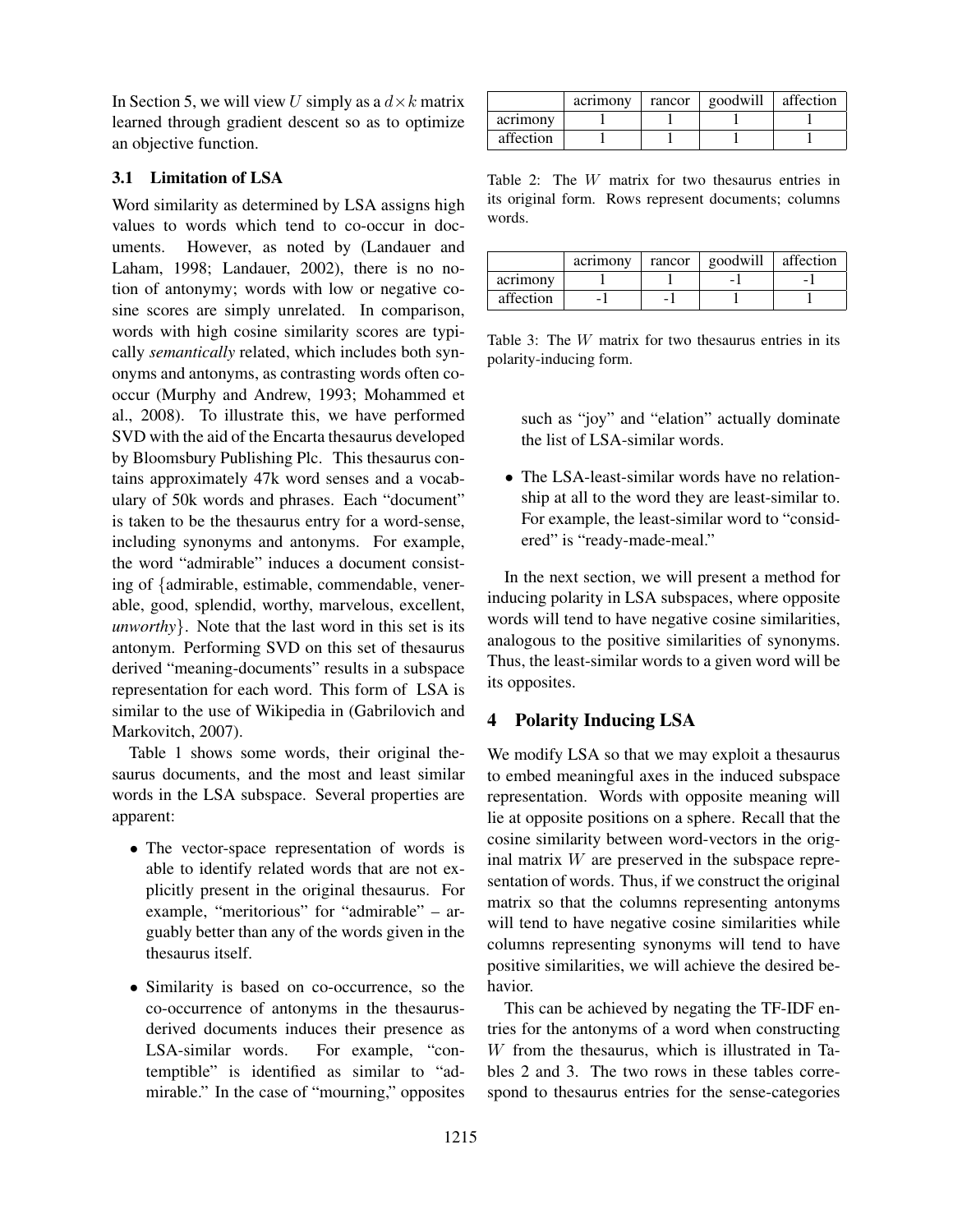| Word       | Thesaurus Entry            | <b>LSA Most-Similar Words</b> | <b>LSA Least-Similar Words</b> |  |  |
|------------|----------------------------|-------------------------------|--------------------------------|--|--|
| admirable  | estimable, commendable,    | commendable, creditable,      | easy-on-the-eye, peace-        |  |  |
|            | venerable, good, splen-    | laudable,<br>praiseworthy,    | keeper, peace-lover,           |  |  |
|            | did, worthy, marvelous,    | meritorious,<br>worthy,       | conscientious-objector,        |  |  |
|            | excellent, <i>unworthy</i> | scurvy, contemptible,         | uninviting, dishy, dessert,    |  |  |
|            |                            | despicable, estimable         | pudding, seductive             |  |  |
| considered | careful, measured, well-   | calculated, premeditated,     | ready-made-meal, ready-        |  |  |
|            | thought-out, painstaking,  | planned, tactical, strate-    | meal, disposed-to, apt-to,     |  |  |
|            | rash                       | gic, thought-through, in-     | wild-animals, big-game,        |  |  |
|            |                            | tentional, fortuitous, pur-   | game-birds, game-fish,         |  |  |
|            |                            | poseful, unpremeditated       | rugger, rugby                  |  |  |
| mourning   | grief, bereavement, sor-   | sorrowfulness, anguish,       | muckiness,<br>turn-the-        |  |  |
|            | sadness, lamenta-<br>row,  | exultation, rejoicing, ju-    | impassibility,<br>corner,      |  |  |
|            | tion, woe, grieving, exul- | bilation, glee, heartache,    | pellucidity,<br>filminess,     |  |  |
|            | tation                     | travail, joy, elation         | limpidity, sheerness           |  |  |

Table 1: LSA on a thesaurus. Thesaurus entries include antonyms in italics.

"acrimony," and "affection." The thesaurus entries induce two "documents" containing the words and their synonyms and antonyms. The complete set of words is *acrimony, rancor, goodwill, affection*. For simplicity, we assume that all TF-IDF weights are 1. In the original LSA formulation, we have the representation of Table 2. "Rancor" is listed as a synonym of "acrimony," which has "goodwill" and "affection" as its antonyms. This results in the first row. Note that the cosine similarity between every pair of words (columns) is 1.

Table 3 shows the polarity-inducing representation. Here, the cosine similarity between synonymous words (columns) is 1, and the cosine similarity between antonymous words is -1. Since LSA tends to preserve cosine similarities between words, in the resulting subspace we may expect to find meaningful axes, where opposite senses map to opposite extremes. We refer to this as polarity-inducing LSA or PILSA.

In Table 4, we show the PILSA-similar and PILSA-least-similar words for the same words as in Table 1. We see now that words which are least similar in the sense of having the lowest cosinesimilarity are indeed opposites. In this table generally the most similar words have similarities in the range of 0.7 to 1.0 and the least similar in the range of -0.7 to -1.0.

## 5 Discriminative Training

Although the cosine similarity of LSA-derived word vectors are generally very effective in applications such as judging the relevance of words or documents, or detecting antonyms as in our construction, the process of singular value decomposition in LSA does not explicitly try to achieve such goals. In this section, we see that when supervised training data is available, the projection matrix of LSA can be enhanced through a discriminative training technique explicitly designed to create a representation suited to a specific task.

Because LSA is closely related to principle component analysis (PCA), extensions of PCA such as canonical correlation analysis (CCA) and oriented principle component analysis (OPCA) can leverage the labeled data and produce the projection matrix through general eigen-decomposition (Platt et al., 2010). Along this line of work, Yih et al. (2011) proposed a Siamese neural network approach called *S2Net*, which tunes the projection matrix directly through gradient descent, and has shown to outperform other methods in several tasks. Below we describe briefly this technique and explain how we adopt it for the task of antonym detection.

The goal of S2Net is to learn a concept vector representation of the original sparse term vectors. Although such transformation can be non-linear in general, its current design chooses the model form to be a linear projection matrix, which is identical to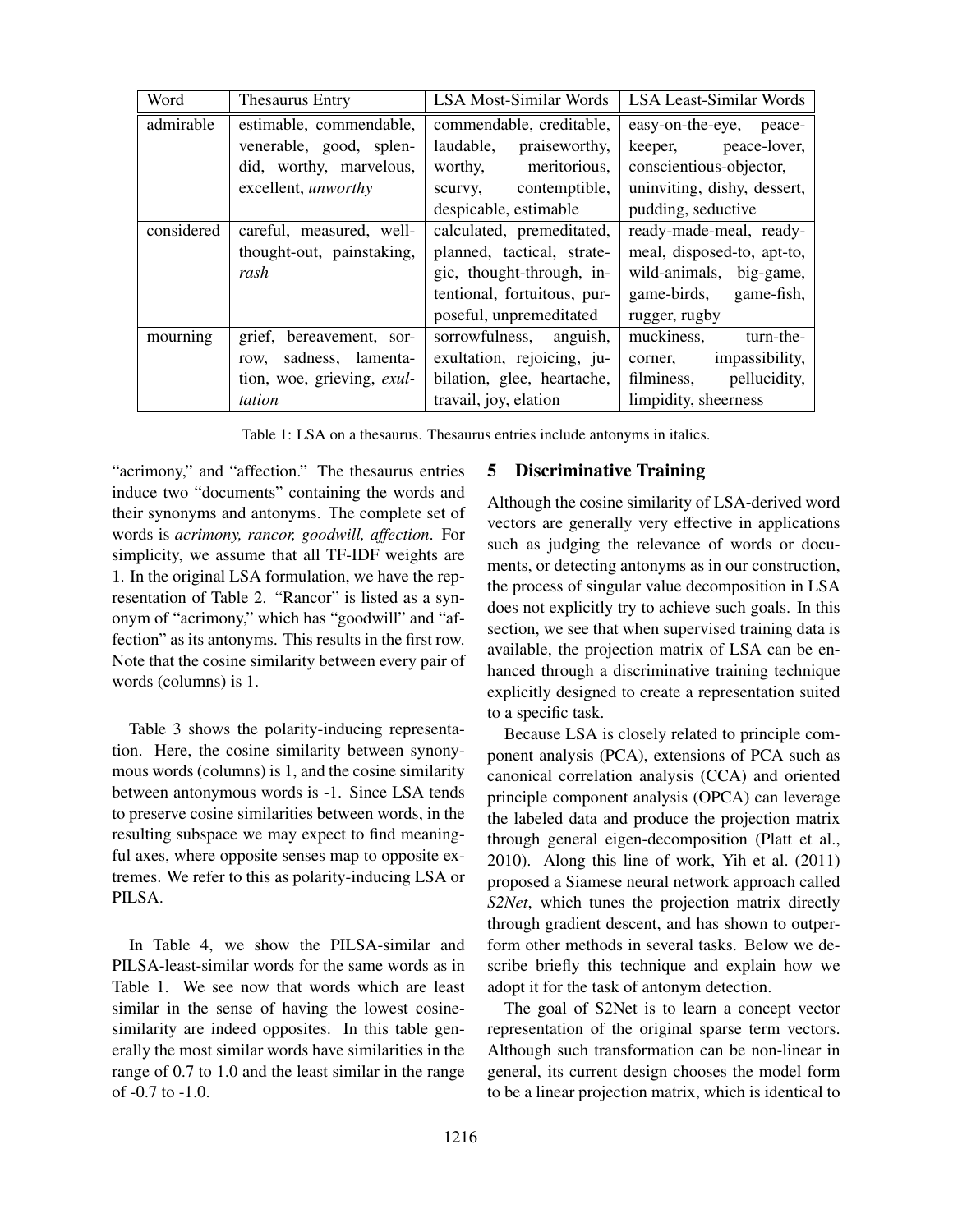| Word       | PILSA-Similar Words                       | PILSA-Least-Similar Words                  |  |  |
|------------|-------------------------------------------|--------------------------------------------|--|--|
| admirable  | commendable, creditable, laudable,        | despicable,<br>contemptible,<br>scurvy,    |  |  |
|            | praiseworthy, worthy, meritorious, es-    | lamentable, shameful, reprehensible,       |  |  |
|            | timable, deserving, tiptop, valued        | unworthy, disgraceful, discreditable,      |  |  |
|            |                                           | undeserving                                |  |  |
| considered | calculated, premeditated, planned, tac-   | fortuitous, unpremeditated, unconsid-      |  |  |
|            | tical, strategic, thought-through, inten- | ered, off-your-own-bat, unintended,        |  |  |
|            | tional, purposeful, intended, psycho-     | undirected, objectiveless, hit-and-miss,   |  |  |
|            | logical                                   | unforced, involuntary                      |  |  |
| mourning   | miserable,<br>sorrowful, doleful, sad,    | smiley, happy, blissful, wooden, mirth-    |  |  |
|            | pitiful, wailing,<br>sobbing,<br>wistful, | ful, joyful, deadpan, fulfilled, straight- |  |  |
|            | heavy-hearted, forlorn                    | faced, content                             |  |  |

Table 4: PILSA on a thesaurus. Thesaurus entries are as in Table 1.

that of LSA, PCA, OPCA or CCA. Given a d-by-1 input vector  $f$ , the model of S2Net is a d-by- $k$  matrix  $\mathbf{A} = [a_{ij}]_{d \times k}$ , which maps f to a k-by-1 output vector  $\mathbf{g} = \mathbf{A}^T \mathbf{f}$ . The fact that the transformation can be viewed as a two-layer neural network leads to the method's name.

What differentiates S2Net from other approaches is its loss function and optimization process. In the "parallel text" setting, the labeled data consists of pairs of *similar* text objects such as documents. The objective of the training process is to assign higher cosine similarities to these pairs compared to others. More specifically, suppose the training set consists of  $m$  pairs of raw input vectors  $\{(\mathbf{f}_{p_1}, \mathbf{f}_{q_1}), (\mathbf{f}_{p_2}, \mathbf{f}_{q_2}), \cdots, (\mathbf{f}_{p_m}, \mathbf{f}_{q_m})\}.$  Given a projection matrix A, the similarity score of any pair of objects is  $sim_{\mathbf{A}}(\mathbf{f}_{p_i}, \mathbf{f}_{q_j}) = cosine(\mathbf{A}^T \mathbf{f}_{p_i}, \mathbf{A}^T \mathbf{f}_{q_j}).$ Let  $\Delta_{ij} = sim_{\mathbf{A}}(\mathbf{f}_{p_i}, \mathbf{f}_{q_i}) - sim_{\mathbf{A}}(\mathbf{f}_{p_i}, \mathbf{f}_{q_j})$  be the difference of the similarity scores of  $(f_{p_i}, f_{q_i})$  and  $(f_{p_i}, f_{q_j})$ . The learning procedure tries to increase  $\Delta_{ij}$  by using the following logistic loss:

$$
L(\Delta_{ij}; \mathbf{A}) = \log(1 + exp(-\gamma \Delta_{ij})),
$$

where  $\gamma$  is a scaling factor that adjusts the loss func- $\text{tion}^2$ . The loss of the whole training set is thus:

$$
\frac{1}{m(m-1)}\sum_{1\leq i,j\leq m,i\neq j}L(\Delta_{ij};\mathbf{A})
$$

Parameter learning (i.e., tuning A) can be done

by standard gradient-based methods, such as L-BFGS (Nocedal and Wright, 2006).

The original setting of S2Net can be directly applied to finding synonymous words, where the training data consists of pairs of vectors representing two synonyms. It is also easy to modify the loss function to apply it to the antonym detection problem. We first sample pairs of antonyms from the thesaurus to create the training data. The raw input vector f of a selected word is its corresponding column vector of the document-term matrix  $W$  (Section 3) after inducing polarity (Section 4). When each pair of vectors in the training data represents two antonyms, we can redefine  $\Delta_{ij}$  by flipping the sign:  $\Delta_{ij} = sim_{\mathbf{A}}(\mathbf{f}_{p_i}, \mathbf{f}_{q_j}) - sim_{\mathbf{A}}(\mathbf{f}_{p_i}, \mathbf{f}_{q_i})$ , and leave others unchanged. As the loss function encourages  $\Delta_{ij}$  to be larger, an antonym pair will tend to have a smaller cosine similarity than other pairs. Because S2Net uses a gradient descent technique and a non-convex objective function, it is sensitive to initialization, and we have found that the PILSA projection matrix  $U$  (Section 3) provides an excellent starting point. As illustrated in Section 7, learning the word vectors with S2Net produces a significant improvement over PILSA alone.

# 6 Extending PILSA to Out-of-thesaurus **Words**

While PILSA is effective at representing synonym and antonym information, in its pure form, it is limited to the vocabulary of the thesaurus. In order to extend PILSA to operate on out-of-thesaurus words,

<sup>&</sup>lt;sup>2</sup>As suggested in (Yih et al., 2011),  $\gamma$  is set to 10 in our experiments.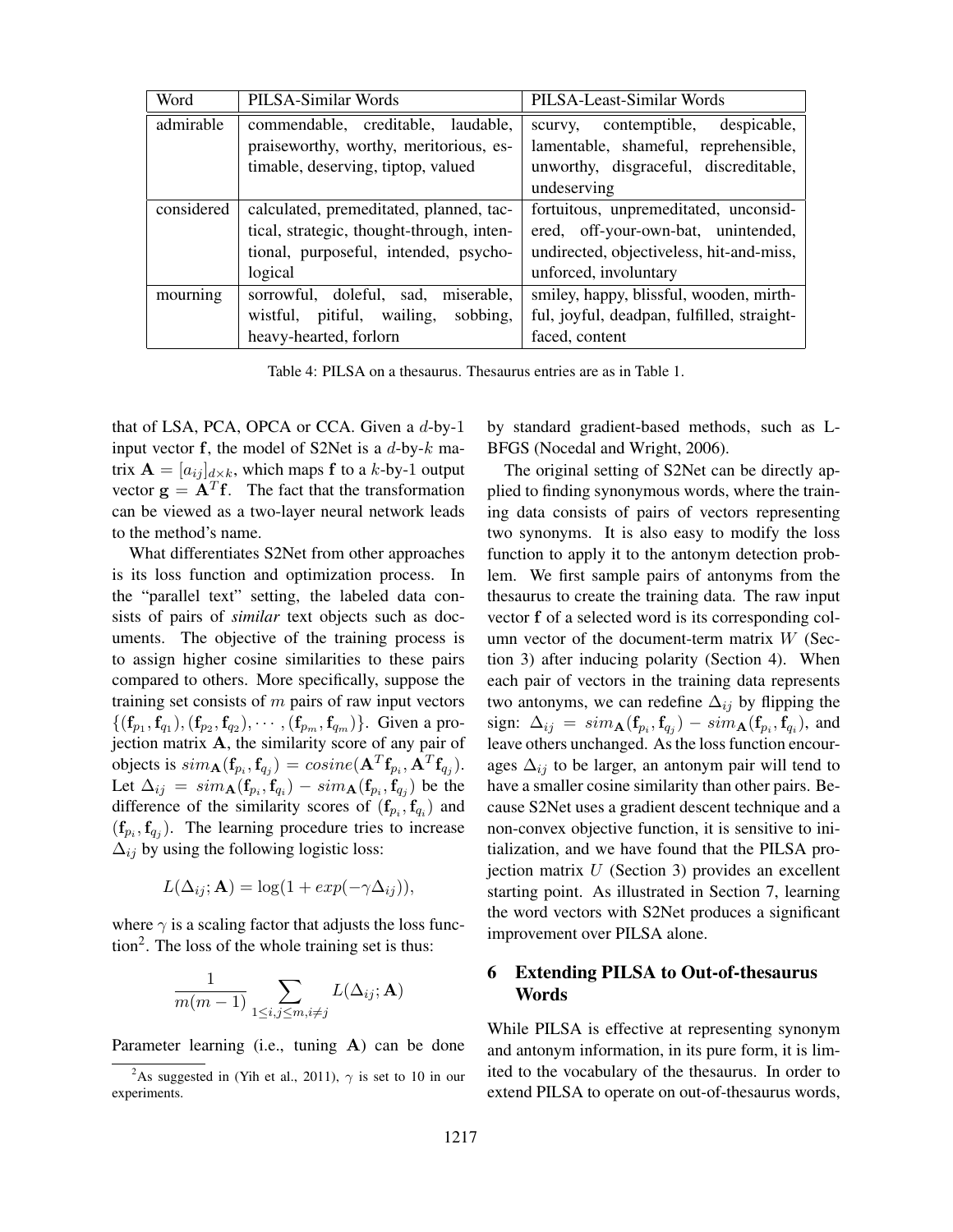we employ a two-stage strategy. We first conduct some lexical analysis and try to match an unknown word to one or more in-thesaurus words in their lemmatized forms. If no such match can be found, we then attempt to find semantically related inthesaurus words by leveraging co-occurrence statistics from general text data. These two steps are described in detail below.

# 6.1 Matching via Lexical Analysis

When a target word is not included in a thesaurus, it is quite often that some of its morphological variations are covered. For example, although the Encarta thesaurus does not have the word "corruptibility," it does contain other forms like "corruptible" and "corruption." Replacing the out-of-thesaurus target word with these morphological variations may alter the part-of-speech but typically does not change the meaning<sup>3</sup>.

Given an out-of-thesaurus target word, we first apply a morphological analyzer for English developed by Minnen et al. (2001), which removes the inflectional affixes and returns the lemma. If the lemma still does not exist in the thesaurus, we then apply Porter's stemmer (Porter, 1980) and check whether the target word can match any of the inthesaurus words in their stemmed forms. A simple rule that checks whether removing hyphens from words can lead to a match and whether the target word occurs as part of a compound word in the thesaurus is applied when both morphological analysis and stemming fail to find a match. When there are more than one matched words, the centroid of their PILSA vectors is used to represent the target word. When there is only one matched word, the matched word is treated as the target word.

# 6.2 Leveraging General Text Data

If no words in the thesaurus can be linked to the target word through the simple lexical analysis procedure, we try to find matched words by creating a *context* vector space model from a large document collection, and then mapping from this space to the PILSA space. We use contexts because of the *distributional hypothesis* – words that occur in the same *contexts* tend to have similar meaning (Harris,

1954). When a word is not in the thesaurus but appears in the corpus, we predict its PILSA vector representation from the context vector space model by using its  $k$ -nearest neighbors which are in the thesaurus and *consistent* with each other.

## 6.2.1 Context Vector Space Model

Given a corpus of documents, we construct the raw context vectors as follows. For each target word, we first create a bag of words by collecting all the terms within a window of [-10,+10] centered at each occurrence of the target word in the corpus. The non-identical terms form a term-vector, where each term is weighted using its TF-IDF value. We then perform LSA on the context-word matrix. The semantic similarity/relatedness of two words can then be determined using the cosine similarity of their corresponding LSA word vectors. In the following text, we refer to this LSA context vector space model as the *corpus* space, in contrast to the PILSA *thesaurus* space.

## 6.2.2 Embedding Out-of-Vocabulary Words

Given the context space model, we may use a linear regression or a k-nearest neighbors approach to embed out-of-thesaurus words into the thesaurusspace representation. However, as near words in the context space may be synonyms in addition to other semantically related words (including antonyms), such approaches can potentially be noisy. For example, words like "hot" and "cold" may be close to each other in the context space due to their similar usage in text. An affine transform cannot "tear space" and map them to opposite poles in the thesaurus space.

Therefore, we propose a revised  $k$ -nearest neighbors approach. Suppose we are interested in an outof-thesaurus word  $w$ . We first find  $K$ -nearest inthesaurus neighbors to  $w$  in the context space. We then select a subset of  $k$  members of these  $K$  words such that the pairwise similarity of each of the  $k$ members with every other member is positive. The thesaurus-space centroid of these  $k$  items is computed as w's representation. This procedure has the property that the  $k$  nearby words used to form the embedding of a non-thesaurus word are selected to be consistent with each other. In practice, we used  $K = 10$  and  $k = 3$ , which requires only around

<sup>&</sup>lt;sup>3</sup>The rules we use based on lexical analysis are moderately conservative to avoid mistakes like mapping *hopeless* to *hope*.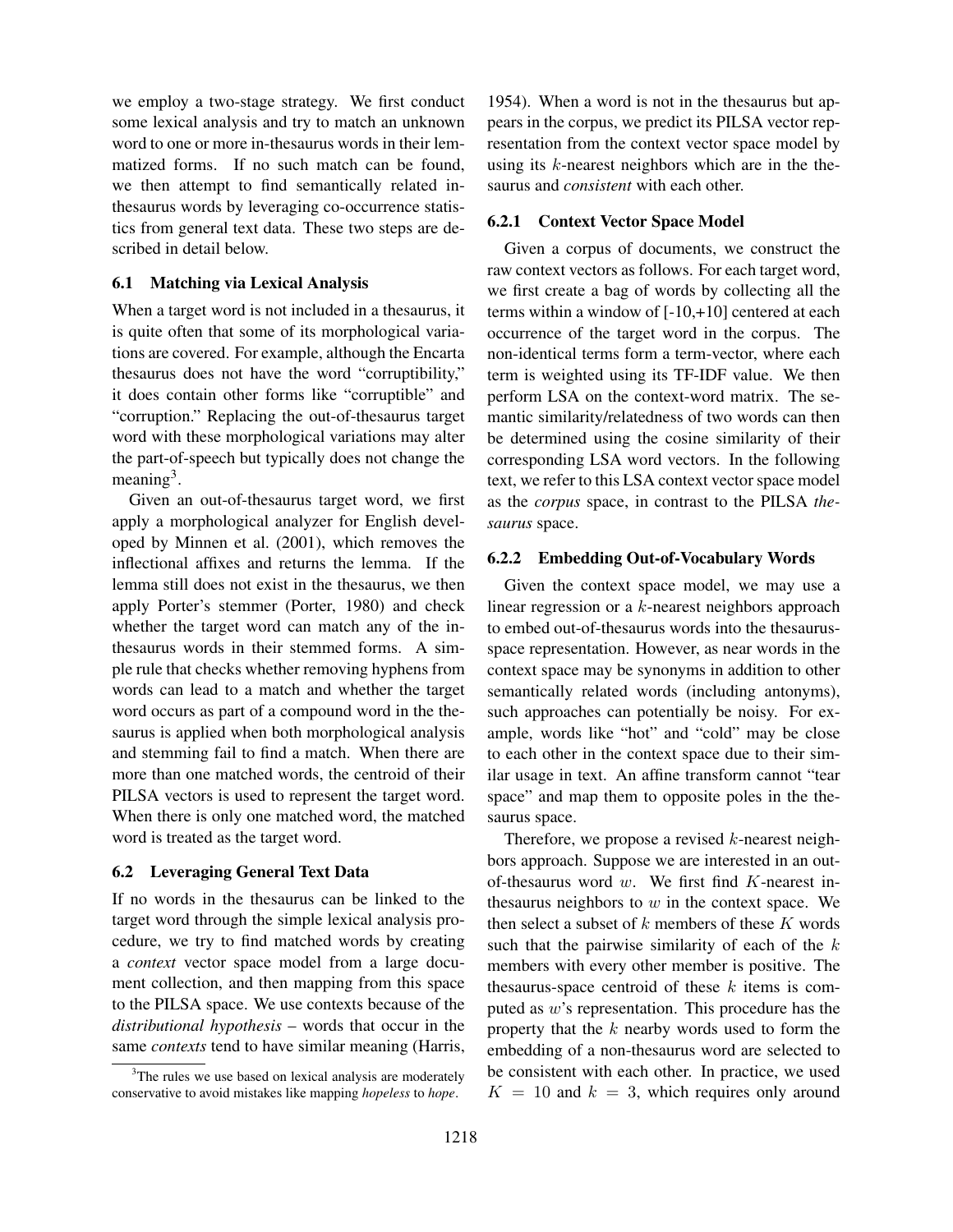1000 pairwise computations even done in a bruteforce way. To provide a concrete example, if we had the out-of-thesaurus word "sweltering" with inthesaurus neighbors "hot, cold, burning, scorching, ..." the procedure would return the centroid of "hot, burning, scorching" and exclude "cold."

## 7 Experimental Validation

In this section, we present our experimental results on applying PILSA and its extensions to answering the closest-opposite GRE questions.

### 7.1 Data Resources

The primary thesaurus we use is the Encarta Thesaurus developed by Bloomsbury Publishing  $Plc<sup>4</sup>$ . Our version of this has approximately 47k word senses and a vocabulary of 50k words, and contains 125,724 pairs of antonyms. To experiment with the effect of using a different thesaurus, we used WordNet as an information source. Each *synset* in WordNet maps to a row in the document-term matrix; synonyms in a synset are weighted with positive TFIDF values, and antonyms are weighted negative TFIDF values. Entries corresponding to other words in the vocabulary are 0. WordNet provides significantly greater coverage with approximately 227k synsets involving multiple words, and a vocabulary of about 190k words. However, it is also much sparser, with 5.3 words per sense on average as opposed to 10.3 in the thesaurus, and has only 62,821 pairs of antonyms. As general text data for use in embedding out-of-vocabulary words, we used a Nov-2010 dump of English Wikipedia, which contains approximately 917M words.

#### 7.2 Development and Test Data

For testing, we use the closest-opposite questions from GRE tests provided by (Mohammed et al., 2008). Each question contains a target word and five choices, and asks which of the choice words has the most opposite meaning to the target word. Two datasets are made publicly available by Mohammad et al. (2008): the *development set*, which consists of 162 questions, and the *test set*, which has 950 questions<sup>5</sup>. We considered making our own, more exten-

| Dimensions | Bloomsbury Prec. | WordNet Prec. |
|------------|------------------|---------------|
| 50         | 0.778            | 0.475         |
| 100        | 0.850            | 0.563         |
| 200        | 0.856            | 0.569         |
| 300        | 0.863            | 0.625         |
| 400        | 0.843            | 0.625         |
| 500        | 0.843            | 0.613         |
| 750        | 0.830            | 0.613         |
| 1000       | 0.837            | 0.544         |
| 2000       | 0.784            | 0.519         |
| 3000       | 0.778            | 0.494         |

Table 5: The performance of PILSA vs. the number of dimensions when applied to the closest-opposite questions from the GRE development set. Out of the 162 questions, using the Bloomsbury thesaurus data we are able to answer 153 of them. Using 300 dimensions gives the best precision  $(132/153 = 0.863)$ . This dimension setting is also optimal when using the WordNet data, which answers 100 questions correctly out of the 160 attempts  $(100/160 = 0.625)$ .

sive, test – for example one which would require the use of sentence context to choose between related yet distributionally different antonyms (e.g. "little, small" as antonyms of "big") but chose to stick to a previously used benchmark. This allows the direct comparison with previously reported methods.

Some of these questions contain very rarely used target or choice words, which are not included in the thesaurus vocabulary. In order to provide a fair comparison to existing methods, we do not try to randomly answer these questions. Instead, when the target word is out of vocabulary, we skip the whole question. When the target word is in vocabulary but one or more choices are unknown words, we ignore those unknown words and pick the word with the lowest cosine similarity from the rest as the answer. The results of our methods are reported in *precision* (the number of questions answered correctly divided by the number of questions attempted), *recall* (the number of questions answered correctly divided by the number of all questions) and  $F_1$  (the harmonic mean of precision and recall) $<sup>6</sup>$ . We now turn to an</sup> in-depth evaluation.

<sup>4</sup> http://www.bloomsbury.com/

<sup>5</sup> http://www.umiacs.umd.edu/∼saif/WebDocs/LCdata/{devset,testset}.txt

 ${}^{6}$ Precision/recall/F<sub>1</sub> were used in (Mohammed et al., 2008) as when their system "did not find any evidence of antonymy between the target and any of its alternatives, then it refrained from attempting that question." We adopt this convention to provide a fair comparison to their system.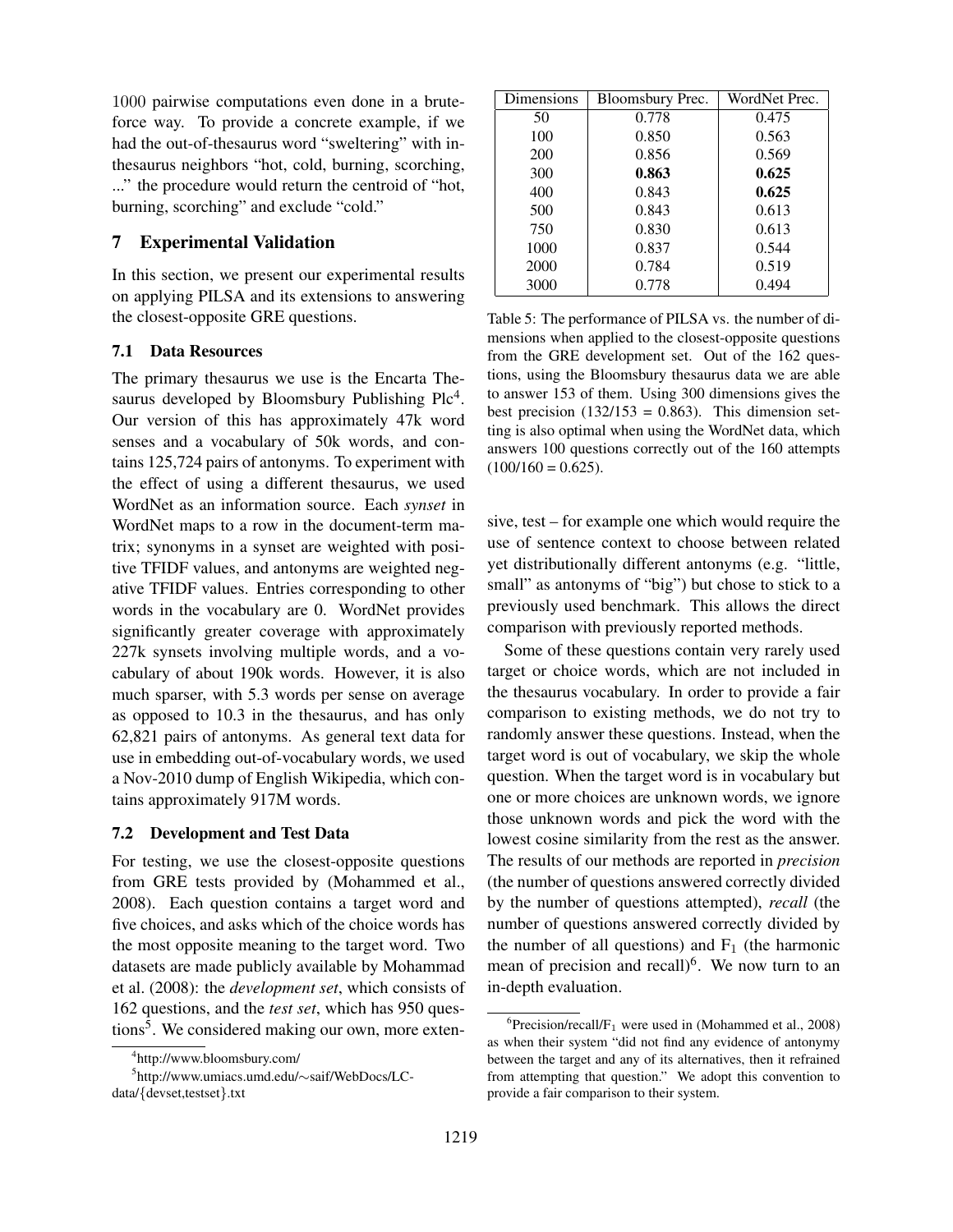|                                        | Dev. Set |      | <b>Test Set</b> |      |      |       |
|----------------------------------------|----------|------|-----------------|------|------|-------|
|                                        | Prec     | Rec  | F <sub>1</sub>  | Prec | Rec  | $F_1$ |
| WordNet lookup                         | 0.40     | 0.40 | 0.40            | 0.42 | 0.41 | 0.42  |
| WordNet signed-TFIDF w/o LSA           | 0.41     | 0.41 | 0.41            | 0.43 | 0.42 | 0.43  |
| WordNet PILSA                          | 0.63     | 0.62 | 0.62            | 0.60 | 0.60 | 0.60  |
| Bloomsbury lookup                      | 0.65     | 0.61 | 0.63            | 0.61 | 0.56 | 0.59  |
| Bloomsbury signed TFIDF w/o LSA        | 0.68     | 0.64 | 0.66            | 0.63 | 0.57 | 0.60  |
| <b>Bloomsbury PILSA</b>                | 0.86     | 0.81 | 0.84            | 0.81 | 0.74 | 0.77  |
| Bloomsbury PILSA + S2Net               | 0.89     | 0.84 | 0.86            | 0.84 | 0.77 | 0.80  |
| Bloomsbury PILSA + $S2Net$ + Embedding | 0.88     | 0.87 | 0.87            | 0.81 | 0.80 | 0.81  |
| (Mohammed et al., 2008)                | 0.76     | 0.66 | 0.70            | 0.76 | 0.64 | 0.70  |

Table 6: The overall results. PILSA performs LSA on the signed TF-IDF vectors.

#### 7.3 Basic PILSA

When applying PILSA, we need to determine the number of dimensions in the projected space. Evaluated on the GRE development set, Table 5 shows the precision of PILSA, using two different training datasets, Bloomsbury and WordNet, at different dimensions.

The Bloomsbury-based system is able to answer 153 questions, and the best dimension setting is 300, which answers 132 questions correctly and thus archives 0.863 in precision. In contrast, the larger vocabulary in WordNet helps the system answer 160 questions but the quality is not as good. We find dimensions 300 and 400 are equally good, where both answer 100 questions correctly (0.625 in pre- $\text{cision}$ <sup>7</sup>. Because a lower number of dimensions is preferred for saving storage space and computing time, we choose 300 as the number of dimensions in PILSA.

We now compare the proposed methods. All results are summarized in Table 6. When evaluated on the GRE test set, the Bloomsbury thesaurus-based methods (Lines 4–7) attempted 865 questions. The precision, recall and  $F_1$  of the Bloomsbury-based PILSA model (Line 6) are 0.81, 0.74 and 0.77, which are all better than the best reported method in (Mohammed et al.,  $2008)^8$ . In contrast, the WordNet-based methods (Lines 1–3) attempted 936 questions. However, consistent with what we observed on the development set, the WordNet-based model is inferior. Its precision, recall and  $F_1$  on the test set are 0.60, 0.60 and 0.60 (Line 3). Although the quality of the data source plays an important role, we need to emphasize that performing LSA using our polarity inducing construction is in fact a critical step in enhancing the model performance. For example, directly using the antonym sets in the Bloomsbury thesaurus gives  $0.59$  in  $F_1$  (Line 4), while using cosine similarity on the signed vectors prior to LSA only reaches  $0.60$  in  $F_1$  (Line 5).

# 7.4 Improving Precision with Discriminative **Training**

Building on the success of the unsupervised PILSA model, we refine the projection matrix. As described in Section 5, we take the PILSA projection matrix as the initial model in S2Net and train the model using 20,517 pairs of antonyms sampled from the Bloomsbury thesaurus. A separate sample of 5,000 antonym pairs is used as the validation set for hyperparameter tuning in regularization. Encouragingly, we found that the already strong results of PILSA can indeed be improved, which gives 3 more points in both precision  $(0.84)$ , recall  $(0.77)$  and  $F_1 (0.80)$ .

#### 7.5 Improving Recall with Unsupervised Data

We next evaluate our approach of extending the word coverage with the help of an external text corpus, as well as the lexical analysis procedure. Using the Bloomsbury PILSA-S2Net thesaurus space and the Wikipedia corpus space, our method increases

 $\alpha$ <sup>7</sup>Note that the number of questions attempted is not a function of the number of dimensions.

<sup>&</sup>lt;sup>8</sup>We take a conservative approach and assume that skipped questions are answered incorrectly. The difference is statistically significant at 99% confidence level using a binomial test.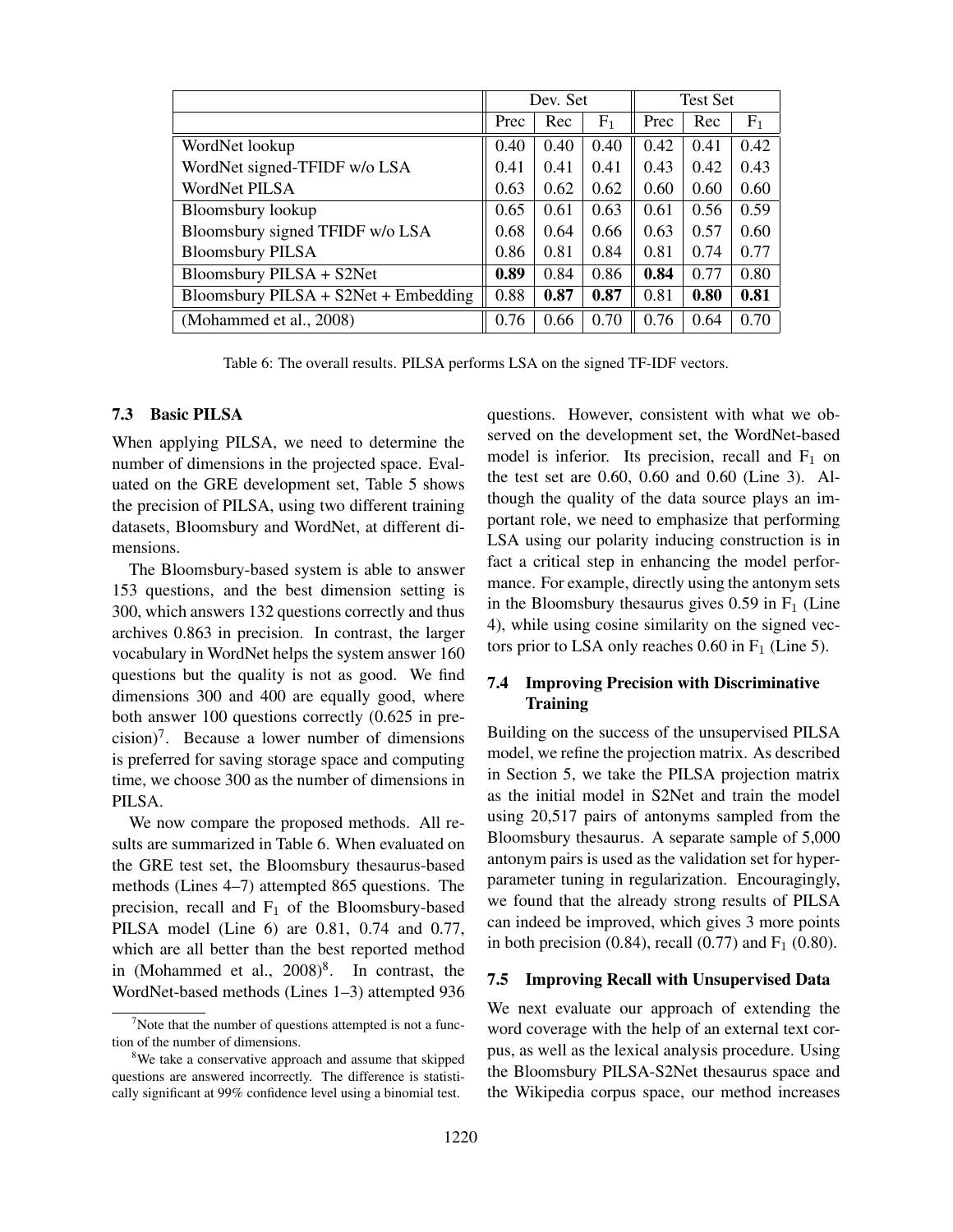recall by 3 points on the test set. Compared to the invocabulary only setting, it attempted 75 more questions (865  $\rightarrow$  940) and had 33 of them correctly answered.

While the accuracy on these questions is much higher than random, the fact that it is substantially below the precision of the original indicates some room for improvement. We notice that the out-ofthesaurus words are either offensive words excluded in the thesaurus (e.g., *moronic*) or some very rarely used words (e.g., *froward*). When the lexical analysis procedure fails to match the target word to some in-thesaurus words, the context vector embedding approach solves the former case, but has difficulty in handling the latter. The main reason is that such words occur very infrequently in a general corpus, which result in significant uncertainty in their semantic vectors. Other than using a much larger corpus, approaches that leverage character  $n$ -grams may help. We leave this as future work.

## 8 Conclusion

In this paper we have tackled the problem of finding a vector-space representation of words where, by construction, synonyms and antonyms are easy to distinguish. Specifically, we have defined a way of assigning sign to the entries in the co-occurrence matrix on which LSA operates, such that synonyms will tend to have positive cosine similarity, and antonyms will tend to have negative similarities. To the best of our knowledge, our method of inducing polarity to the document-term matrix *before* applying LSA is novel and has shown to effectively preserve and generalize the synonymous/antonymous information in the projected space. With this vector space representation, we were able to bring to bear the machinery of discriminative training in order to further optimize the word representations. Finally, by using the notion of closeness in this space, we were able to embed new out-of-vocabulary words into the space. On a standard test set, the proposed methods improved the F measure by 11 points absolute over previous results.

#### Acknowledgments

We thank Susan Dumais for her thoughtful comments, Silviu-Petru Cucerzan for preparing the Wikipedia data, and Saif Mohammed for sharing the GRE datasets. We are also grateful to the anonymous reviewers for their useful suggestions.

## **References**

- Eneko Agirre, Enrique Alfonseca, Keith Hall, Jana Kravalova, Marius Pasca, and Aitor Soroa. 2009. A study on similarity and relatedness using distributional and wordnet-based approaches. In *Proceedings of HLT-NAACL*, pages 19–27.
- Ricardo Baeza-Yates and Berthier Ribiero-Neto. 1999. *Modern Information Retrieval*. Addison-Wesley.
- J. Bellegarda. 2000. Exploiting latent semantic information in statistical language modeling. *Proceedings of the IEEE*, 88(8).
- Thorsten Brants and Alex Franz. 2006. *Web 1T 5-gram Version 1*. Linguistic Data Consortium.
- N. Coccaro and D. Jurafsky. 1998. Towards better integration of semantic predictors in statistical language modeling. In *Proceedings, International Conference on Spoken Language Processing (ICSLP-98)*.
- D. A. Cruse. 1986. *Lexical Semantics*. Cambridge University Press.
- James R. Curran and Marc Moens. 2002. Improvements in automatic thesaurus extraction. In *Proceedings of the ACL-02 workshop on Unsupervised lexical acquisition - Volume 9*, pages 59–66. Association for Computational Linguistics.
- Thomas de Simone and Dimitar Kazakov. 2005. Using wordnet similarity and antonymy relations to aid document retrieval. In *Recent Advances in Natural Language Processing (RANLP)*.
- S. Deerwester, S.T. Dumais, G.W. Furnas, T.K. Landauer, and R. Harshman. 1990. Indexing by latent semantic analysis. *Journal of the American Society for Information Science*, 41(96).
- E. Gabrilovich and S. Markovitch. 2007. Computing semantic relatedness using wikipedia-based explicit semantic analysis. In *AAAI Conference on Artificial Intelligence (AAAI)*.
- Sanda Harabagiu, Andrew Hickl, and Finley Lacatusu. 2006. Negation, contrast and contradiction in text processing. In *AAAI Conference on Artificial Intelligence (AAAI)*.
- Zelig Harris. 1954. Distributional structure. *Word*, 10(23):146–162.
- Mario Jarmasz and Stan Szpakowicz. 2003. Rogets thesaurus and semantic similarity. In *Proceedings of the International Conference on Recent Advances in Natural Language Processing (RANLP-2003)*.